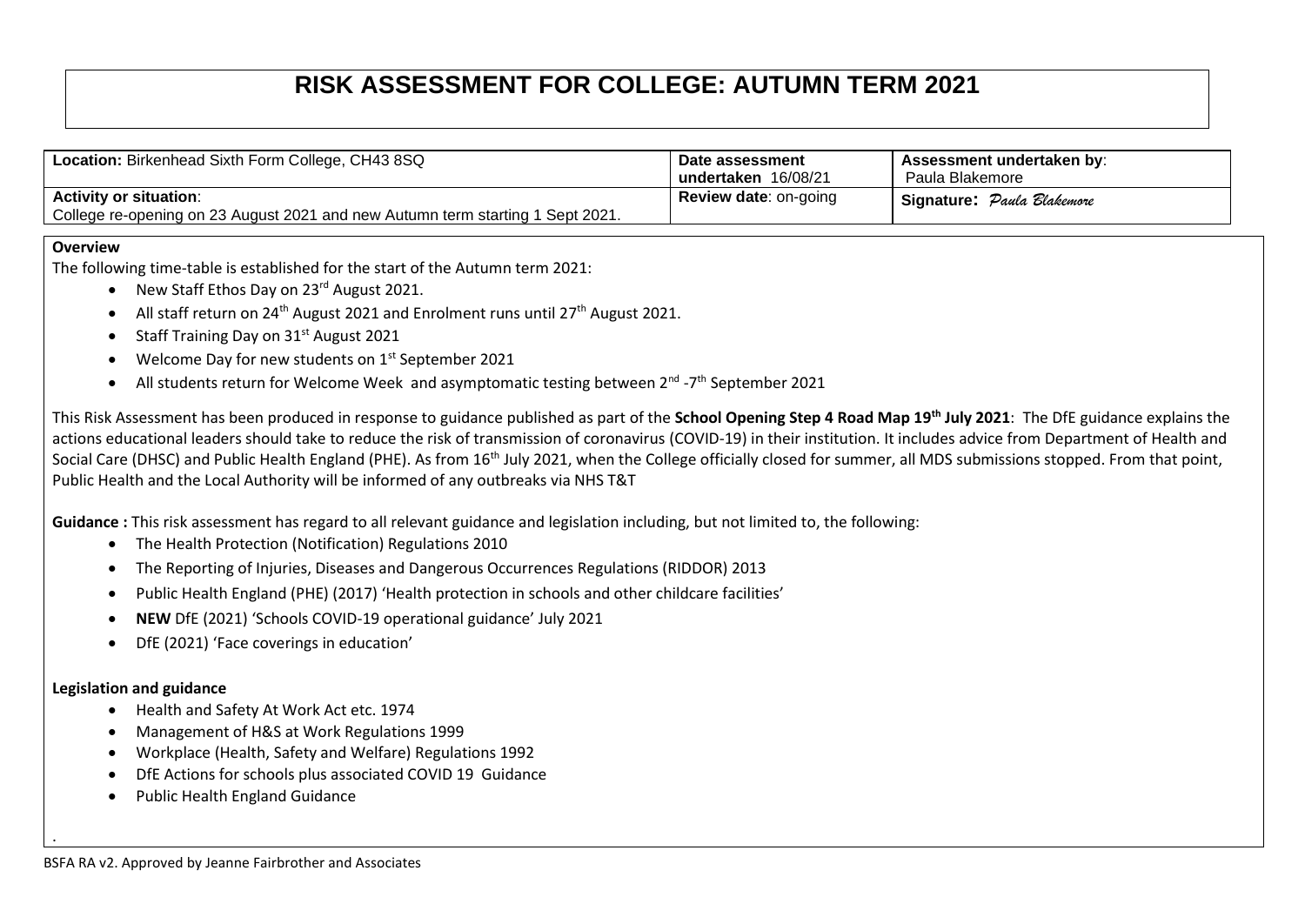| <b>Area of Control</b> | <b>Control measures</b>                                                                                   | <b>Further actions?</b><br><b>Altered measures?</b> | Implemented<br>by: (initials) |
|------------------------|-----------------------------------------------------------------------------------------------------------|-----------------------------------------------------|-------------------------------|
|                        |                                                                                                           |                                                     |                               |
| <b>Vaccination</b>     | The College encourages and promotes all staff and students to be vaccinated.<br>$\bullet$                 |                                                     |                               |
| Programme              | The College encourages and promotes all 16 and 17 year olds to be vaccinated:                             |                                                     |                               |
|                        | JCVI statement on COVID-19 vaccination of children and young people aged 12 to 17 years: 4                |                                                     |                               |
|                        | August 2021 - GOV.UK (www.gov.uk)                                                                         |                                                     |                               |
|                        | Staff and students can access vaccinations via the NHS Vaccination Programme in a range of                |                                                     |                               |
|                        | ways:                                                                                                     |                                                     |                               |
|                        | <b>NHS Covid Vaccination Bus</b><br>$\circ$                                                               |                                                     |                               |
|                        | Covid vaccination walk-in clinics: COVID-19 vaccination walk-in clinics - Wirral CCG<br>$\circ$           |                                                     |                               |
|                        | Call 119 or visit https://www.nhs.uk/CovidVaccination to book an appointment at                           |                                                     |                               |
|                        | Clatterbridge Vaccination Centre or one of the region's mass vaccination centres                          |                                                     |                               |
|                        | Wait to be invited by their GP practice for an appointment at a local GP-led<br>$\circ$                   |                                                     |                               |
|                        | vaccination centre.                                                                                       |                                                     |                               |
|                        | The College will facilitate student vaccinations in conjunction with Wirral Public Health on<br>$\bullet$ |                                                     |                               |
|                        | campus on Friday 10 <sup>th</sup> September 2021                                                          |                                                     | <b>SMT</b>                    |
|                        |                                                                                                           |                                                     |                               |
| <b>Statutory</b>       | The College has appointed a member of SMT to have responsibility for Covid Compliance                     |                                                     | <b>SCR</b>                    |
| compliance             | and a training programme is in place to ensure full compliance with government guidance,                  |                                                     |                               |
|                        | including the asymptomatic testing programme.                                                             |                                                     |                               |
|                        | <b>Risk Assessment</b>                                                                                    |                                                     |                               |
|                        | The College has assessed the reasonably foreseeable risks of transmission of COVID 19                     |                                                     |                               |
|                        | The risk assessment is regularly reviewed as circumstances in College and the public health               |                                                     |                               |
|                        | advice changes to ensure an appropriate hierarchy of controls is in place to reduce the risk              |                                                     |                               |
|                        | of coronavirus to the lowest reasonably practicable level                                                 |                                                     |                               |
|                        | The College monitors whether the controls in place are effective and working as intended.<br>$\bullet$    |                                                     |                               |
|                        | The College has developed distinct risk assessments for (1) the Autumn term re-opening and<br>$\bullet$   |                                                     |                               |
|                        | (2) a contingency plan for reverting to control measures in place prior to Step 4 if required to          |                                                     |                               |
|                        | by Public Health.                                                                                         |                                                     |                               |
|                        | <b>Outbreak Management Plans</b>                                                                          |                                                     |                               |
|                        | The College has outbreak management plans in place to reintroduce control measures as set                 |                                                     |                               |
|                        | out in the Risk Assessment of 4 September 2020 temporarily, if it becomes necessary due to                |                                                     |                               |
|                        | local outbreaks or increases in cases at the instruction of PHE Teams.                                    |                                                     |                               |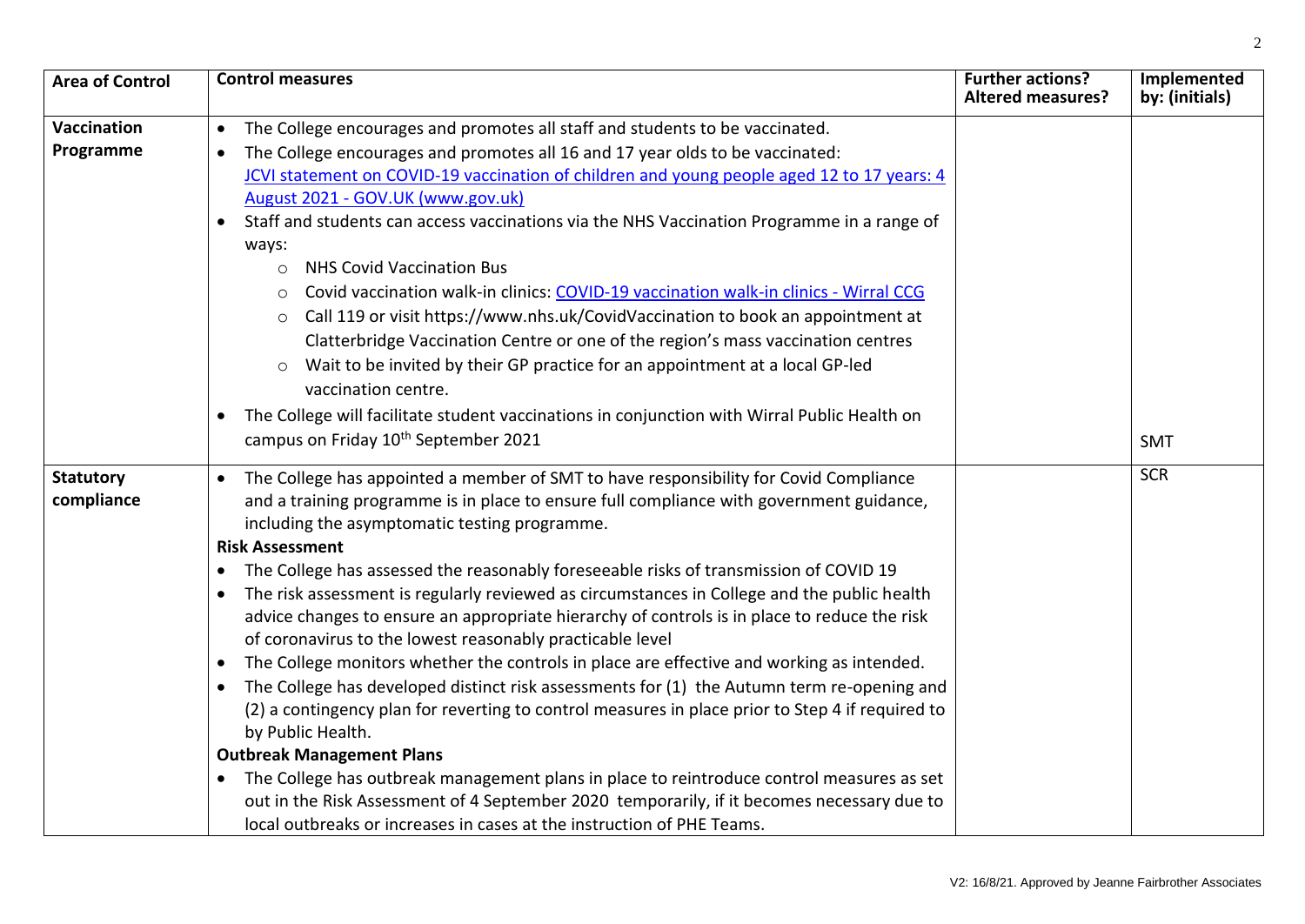|                          | The outbreak management plans in place include the re-introduction of the virtual<br>timetable model and/or the hybrid timetable model implemented in 2020-21.<br><b>Response to outbreaks</b><br>• The College will call the DfE helpline on 0800 046 8687 and select option 1 for advice on the<br>action to take in response to a positive case who will escalate the issue to the local health<br>protection team where necessary and advise if any additional action is required, such as<br>implementing elements of the outbreak management plan.<br>The College will consult local Public Health Teams to contain any outbreak by following local<br>health protection team advice below:<br>o Wirral LA Covid helpline 0151 666 3600 email: covidschoolsupport@wirral.gov.uk<br>The College will follow measures recommended by the Local Authority, Director of Public<br>$\bullet$<br>Health and local PHE health protection teams (HPTs) as part of our outbreak management<br>responsibilities.                                                                                                                                                                                                                                                                                                                                                                                                                                                            |                         |
|--------------------------|-------------------------------------------------------------------------------------------------------------------------------------------------------------------------------------------------------------------------------------------------------------------------------------------------------------------------------------------------------------------------------------------------------------------------------------------------------------------------------------------------------------------------------------------------------------------------------------------------------------------------------------------------------------------------------------------------------------------------------------------------------------------------------------------------------------------------------------------------------------------------------------------------------------------------------------------------------------------------------------------------------------------------------------------------------------------------------------------------------------------------------------------------------------------------------------------------------------------------------------------------------------------------------------------------------------------------------------------------------------------------------------------------------------------------------------------------------------------------|-------------------------|
| <b>Infection control</b> | <b>Symptomatic Individuals</b><br>• Visitors and contractors must not attend the College site if they are displaying any<br>symptoms of Coronavirus.<br>Students and staff follow public health advice on when to self-isolate and what to do & do<br>not come into College if they have symptoms, have had a positive test result or other<br>reasons requiring them to stay at home due to the risk of them passing on COVID-19 (for<br>example, they are required to quarantine).<br>If the PCR test is positive, they must follow Government guidance regarding self-isolating at<br>home.<br>If a parent or carer insists on a student attending, the College can refuse entry to the student<br>$\bullet$<br>if it is necessary to protect other students and staff from possible infection with COVID-19.<br>If anyone at the College develops COVID-19 symptoms, they will be sent home and told to<br>follow public health advice. PHE stay at home quidance for households with possible or<br>confirmed coronavirus (COVID-19) infection.<br>Symptomatic students should be collected from College and should not use public transport.<br>$\bullet$<br>Symptomatic students awaiting collection should wait in a well-ventilated room on their<br>$\bullet$<br>own if possible and safe to do so. The First Aid room can be used for this purpose.<br>If close contact is required appropriate PPE is available & used & the room is cleaned<br>afterwards. | <b>SMT</b><br>All staff |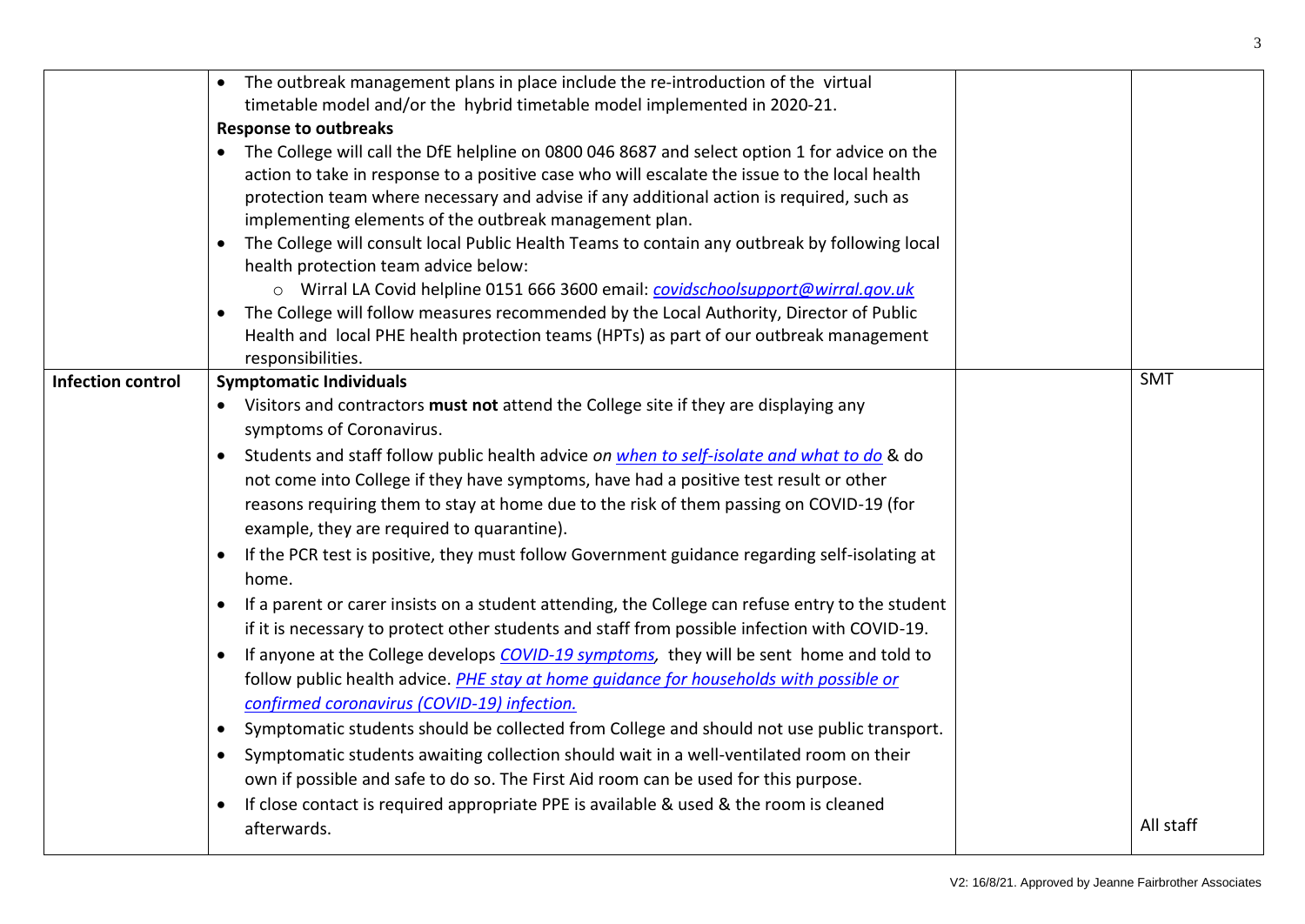| <b>Asymptomatic Individuals</b>                                                                                                                                                |                              |
|--------------------------------------------------------------------------------------------------------------------------------------------------------------------------------|------------------------------|
| Staff and students with a positive LFD test result should self-isolate in line with the stay-at-                                                                               |                              |
| home guidance.                                                                                                                                                                 |                              |
| They will also need to get a PCR test to check if they have COVID19.<br>$\bullet$                                                                                              |                              |
| Whilst awaiting the PCR result, the individual should continue to self-isolate.<br>$\bullet$                                                                                   |                              |
| If the PCR test is taken within 2 days of the positive rapid LFT, and is negative, it overrides<br>$\bullet$                                                                   | <b>Premises Team</b><br>(AS) |
| the LFT and they can return to the setting, as long as the individual does not have COVID-19                                                                                   |                              |
| symptoms                                                                                                                                                                       |                              |
| <b>Close Contacts and isolation</b>                                                                                                                                            |                              |
| The College ceased contact tracing from 19th July 2021 under Step 4.<br>$\bullet$                                                                                              |                              |
| Close contacts will be identified via NHS Test and Trace.<br>$\bullet$                                                                                                         |                              |
| Staff and students that are double vaccinated will no longer be required to self-isolate if they                                                                               |                              |
| are identified as a close contact of a positive case but will be advised by NHS Test & Trace to                                                                                |                              |
| take a PCR test.                                                                                                                                                               |                              |
| Students under the age of 18 years 4 months will no longer be required to self-isolate if they<br>$\bullet$                                                                    |                              |
| are identified as a close contact of a positive case but will be advised by NHS Test & Trace to                                                                                |                              |
| take a PCR test.                                                                                                                                                               |                              |
| Students over 18 years, 4 months and staff who have NOT been double vaccinated will be<br>$\bullet$                                                                            |                              |
| required to isolate for 10 days if they are identified by NHS as a close contact.<br>The College will continue to work with the local director of Public Health & local health |                              |
| protection teams in the case of a local outbreak and if the areas becomes an Enhanced                                                                                          |                              |
| Support Area.                                                                                                                                                                  |                              |
| <b>Hygiene measures</b>                                                                                                                                                        |                              |
| All staff, students, visitors and contractors are required to sanitise hands on arrival.                                                                                       |                              |
| All staff and students are directed via signage to:<br>$\bullet$                                                                                                               |                              |
|                                                                                                                                                                                |                              |
| frequently wash their hands with soap and water for 20 seconds and dry thoroughly.<br>$\circ$                                                                                  |                              |
| Guidance on hand cleaning will be regularly reviewed.                                                                                                                          |                              |
| clean their hands on arrival at the setting, before and after eating, and after sneezing<br>$\circ$                                                                            |                              |
| or coughing                                                                                                                                                                    |                              |
| are encouraged not to touch their mouth, eyes and nose<br>use a tissue or elbow to cough or sneeze and use bins for tissue waste ('catch it, bin                               |                              |
| it, kill it')                                                                                                                                                                  |                              |
|                                                                                                                                                                                |                              |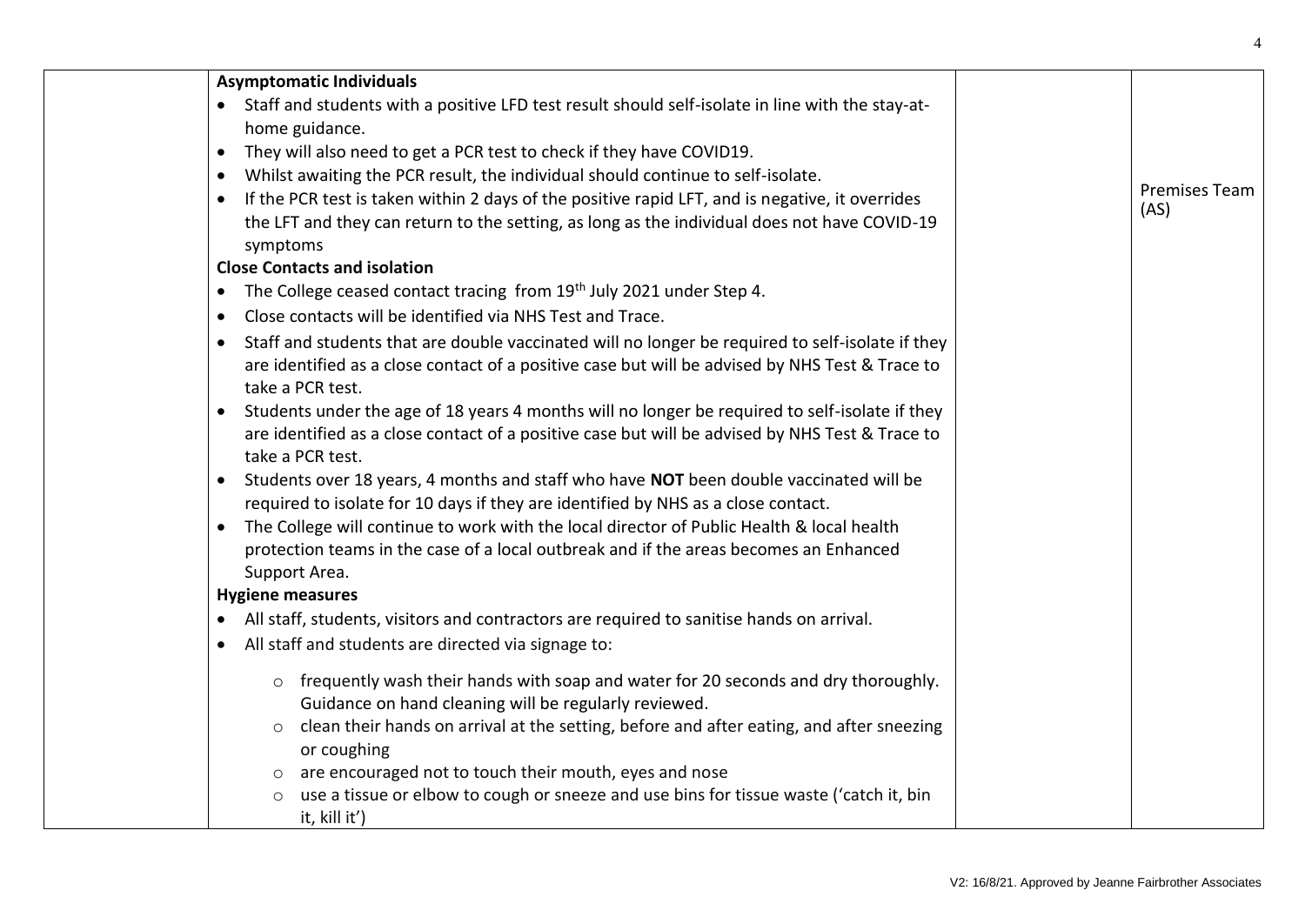| <b>Cleaning regimes</b> | The College will follow the COVID-19: cleaning of non-healthcare settings guidance                       | <b>Cleaning Team</b><br>(AS) |
|-------------------------|----------------------------------------------------------------------------------------------------------|------------------------------|
|                         | The College will maintain appropriate cleaning regimes, using standard products such as                  |                              |
|                         | detergents.                                                                                              |                              |
|                         | Appropriate cleaning schedules are in place and include regular cleaning of all areas and                |                              |
|                         | equipment.                                                                                               |                              |
|                         | All staff will have sanitiser sprays, cloths and anti-viral wipes to clean surfaces that they or         |                              |
|                         | their students may touch, applying the principle 'If you use it-wipe it'                                 |                              |
|                         | All areas and surfaces will be cleaned and disinfected prior to reopening.<br>$\bullet$                  |                              |
|                         | All PHE guidance on cleaning will be followed which will mean increased cleaning of all hard             |                              |
|                         | surfaces - desks, tables, chairs and handrails more frequently throughout the day.                       |                              |
|                         | Sanitizer stations are located across the College site and will be cleaned and maintained                |                              |
|                         | throughout the day.                                                                                      |                              |
|                         | There will be regular cleaning of toilets and supply of hand soap<br>$\bullet$                           |                              |
|                         | There will be regular cleaning and disinfecting of regularly touched objects and hard surfaces           |                              |
|                         | more often than usual using standard cleaning products.                                                  |                              |
|                         | Staff and students will wipe down all desks after use.<br>$\bullet$                                      |                              |
| <b>Managing mixing</b>  | The College has planned carefully following the latest DfE/PHE guidance and will follow all<br>$\bullet$ | <b>SMT</b>                   |
| in College              | measures at a steady pace.                                                                               |                              |
|                         | Assemblies will be reintroduced again with Year 1 and Year 2 students separated.                         |                              |
|                         | Staggered starts dependent on student time-tables will remain in place. A 45 minute lunch-               |                              |
|                         | break and 15 minute breaks between sessions will be reintroduced.                                        |                              |
|                         | Whole-College staff meetings will be reintroduced in large, well ventilated spaces.<br>$\bullet$         |                              |
|                         | The use of the staffroom by staff will be re-introduced.                                                 |                              |
|                         | Meetings, including with parents using Teams, will continue. Face-to-face meetings can also              |                              |
|                         | be held in well ventilated rooms in College, where necessary.                                            | All staff                    |
|                         | Teaching in well-ventilated classrooms with windows open will continue.<br>$\bullet$                     |                              |
| <b>Face coverings</b>   | It is not necessary for staff and students to wear face-coverings on campus.<br>$\bullet$                | <b>SMT</b>                   |
|                         | The College will support any staff members or students that wish to continue to wear a face<br>$\bullet$ |                              |
|                         | covering in communal areas even though they will no longer be advised for students, staff                |                              |
|                         | and visitors either in classrooms or in communal areas.                                                  |                              |
|                         | Students no longer need to wear face coverings on the College buses or on public transport               |                              |
|                         | but it is recommended that face coverings are worn.                                                      |                              |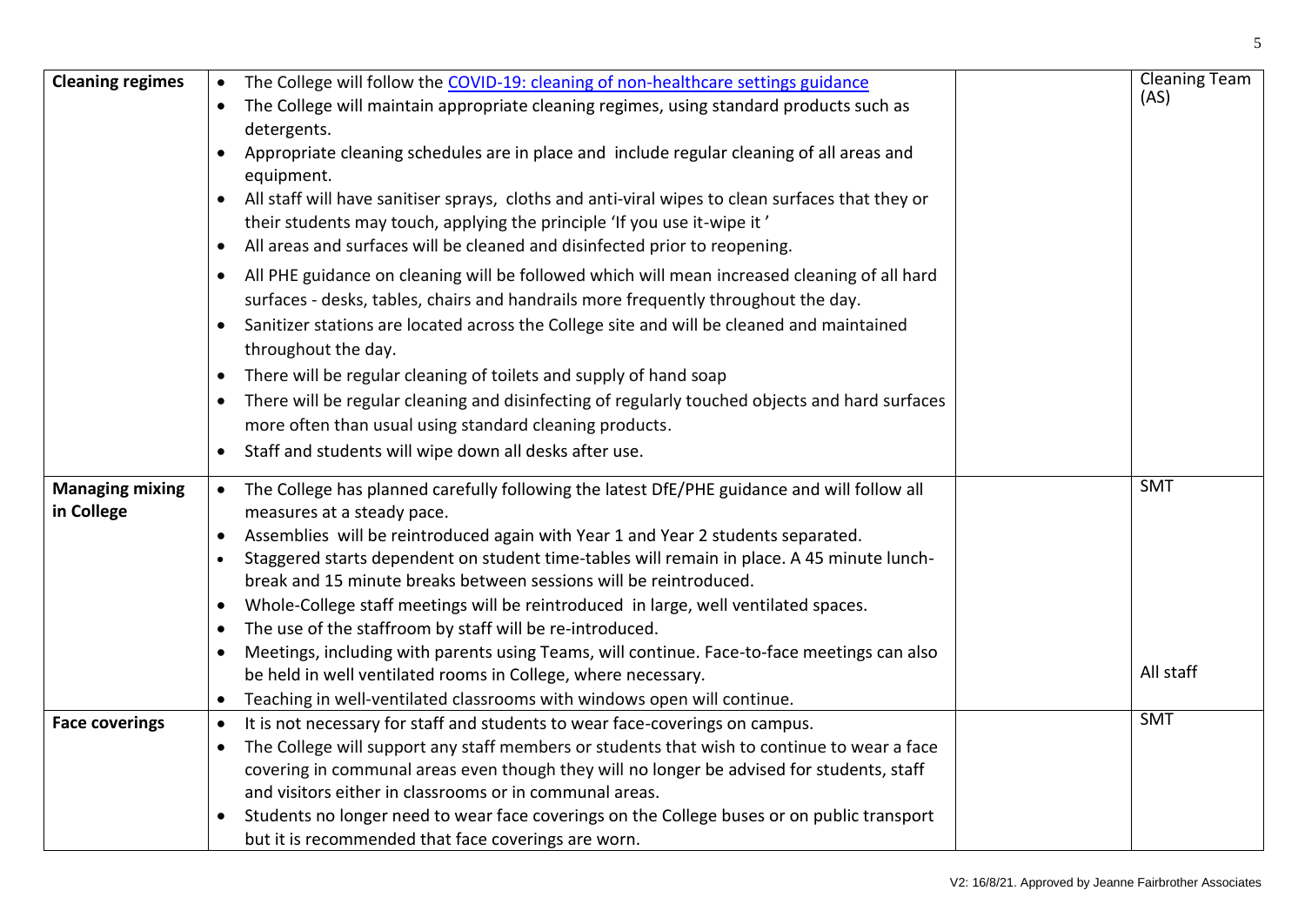|                     | Face coverings will be reintroduced if there is an outbreak in College or if the Director of<br>Public Health advises that face coverings should temporarily be worn in communal areas or |                      |
|---------------------|-------------------------------------------------------------------------------------------------------------------------------------------------------------------------------------------|----------------------|
|                     | classrooms (by students staff and visitors, unless exempt).<br>The College outbreak management plans cover this possibility.                                                              |                      |
| <b>Good hygiene</b> | Hand hygiene - The College will continue to ensure that staff & students clean their hands<br>$\bullet$                                                                                   | <b>SMT</b>           |
| standards.          | regularly with soap and water or hand sanitiser.                                                                                                                                          |                      |
|                     | Respiratory hygiene - The 'catch it, bin it, kill it' approach continues to emphasised in<br>College.                                                                                     |                      |
|                     | Use of personal protective equipment (PPE) Most staff in school do not require PPE beyond<br>$\bullet$                                                                                    |                      |
|                     | what they would normally need for their work: See the use of PPE in education, childcare                                                                                                  |                      |
|                     | and children's social care settings                                                                                                                                                       |                      |
|                     | The Covid Testing team will wear appropriate PPE.                                                                                                                                         |                      |
| <b>Ventilation</b>  | When the College is in operation, it will be well ventilated with comfortable teaching<br>$\bullet$<br>environments.                                                                      | <b>Premises Team</b> |
|                     | Poorly ventilated spaces have been identified and will not be used for teaching purposes                                                                                                  |                      |
|                     | (C11).                                                                                                                                                                                    |                      |
|                     | When holding events where visitors are on site, for example College Open Evenings,<br>$\bullet$<br>ventilation will be increased.                                                         |                      |
|                     | The College will ensure external windows, doors & internal doors (if they are not fire doors<br>$\bullet$<br>and where safe to do so) are opened to increase ventilation.                 |                      |
|                     | During colder weather, the need for increased ventilation while maintaining a comfortable<br>$\bullet$<br>temperature is balanced.                                                        |                      |
|                     | Outside space will be used, where practical.<br>$\bullet$                                                                                                                                 |                      |
| Asymptomatic        | in September, all students will be required to take 2 onsite LFTs, 3-5 days apart.<br>$\bullet$                                                                                           | Staff and            |
| testing             | The College will stagger the return of students with Year 1 and Foundation students only<br>$\bullet$                                                                                     | students             |
| programme           | attending College on Wednesday 1 <sup>st</sup> September 2021.                                                                                                                            |                      |
|                     | Year 1 and Foundation students will be offered a test on Thursday 2 <sup>nd</sup> and Monday 6 <sup>th</sup><br>$\bullet$                                                                 |                      |
|                     | September. Year 2 students will be offered a test on Friday 3rd September and Tuesday 7th                                                                                                 |                      |
|                     | September.                                                                                                                                                                                |                      |
|                     | Staff and students should then continue to test twice weekly at home until the end of<br>$\bullet$<br>September 2021, when this will be reviewed.                                         |                      |
|                     | Students and staff members that test positive should self-isolate and take a PCR test. If they<br>$\bullet$                                                                               |                      |
|                     | are PCR positive, they will be contacted by NHS test and Trace.                                                                                                                           |                      |